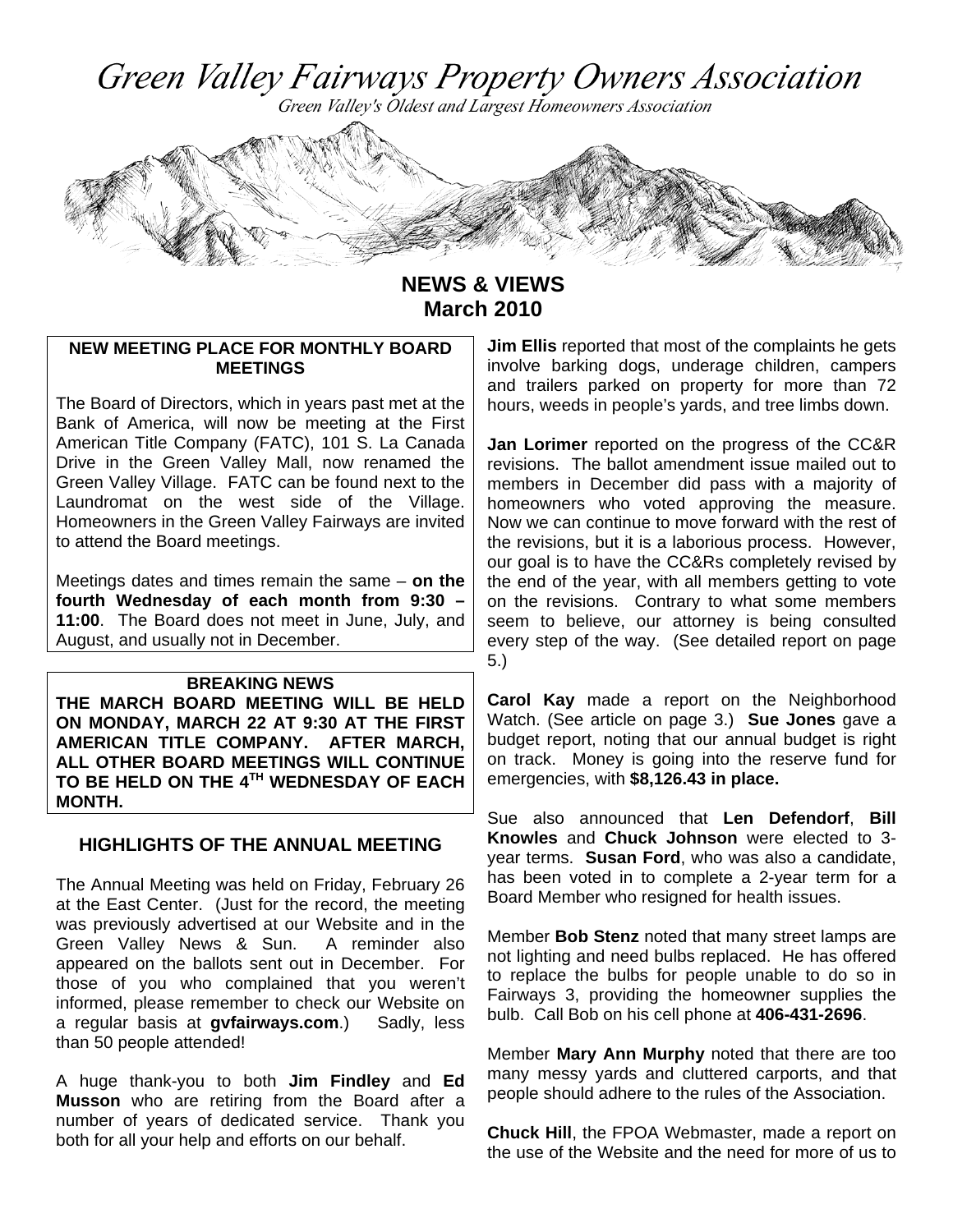give him our email addresses so he can send out alerts and reminders, and the newsletter, if people agree. (See article on page 6.)

**Stan Riddle** and **Sandi Richey** of GVCCC spoke about their organization. The budget for GVCCC is \$200,000 a year, with 1/3 of that coming from HOAs. Each HOA pays \$5.50 per member household.

Stan and Sandi said that GVCCC interacts with Federal, State, and County governments. GVCCC works to solve problems that affect our residents. They are, for example, trying to keep the landfill from being closed.

**Len Defendorf** said that the Board would discuss the presentation and the possibility of rejoining GVCCC. Residents would, of course, be asked to vote on reinstatement. And although feelings do run high on this issue, please be patient until you have a chance to vote.

### **SECURITY COMPANY VISITING HOMES IN THE FAIRWAYS SUBDIVISIONS**

Many of you may already be aware that salesmen from an out-of-state security company have been canvassing our neighborhoods to



determine if it would be viable for their company to make their security systems available to our residents. The company is known as Sting, and you may already have had a visit from one of the salesmen or seen their truck in your neighborhood.

Although our POA has no regulations in our CC&Rs against such canvassing, there has already been one incident that caused some concern. In that case, an elderly woman actually let the salesman into her house, possibly confused by what he was "pitching." You need to be aware of two things:

- First, that these salespeople are canvassing the neighborhood. You do NOT have to let them into your home. In fact, unless you plan to purchase a security system from them, we highly recommend that you **don't let them into your home.**
- Secondly, would you please spread the word among your neighbors that these salespeople are in the neighborhood and why.

Many homeowners choose to have security systems installed in their homes, and that's their choice. However, your Board of Directors neither approves nor disapproves of this company. This article is not an endorsement; it is simply information.

## **SAFETY INFORMATION FROM THE GREEN VALLEY FIRE DEPARTMENT FIRE EXTINGUISHERS**

To stay safe, you should have one or more fire extinguishers in your home. They are not expensive, and can be purchased locally. They should be easily accessible. Don't put your extinguishers in places you can't get to quickly and easily.

Check the pressure indicator often. Make sure the pressure is in the **green zone**. The Fire Department recommends you check about once a month.

### **SMOKE ALARM BATTERIES**

The Green Valley Fire Corps has started a new program. You can pay \$15.00 a year to have someone from the Fire Corps come to your house to change the batteries in all your smoke detectors. After the Fire District receives your check, someone will call to set up an appointment. Fire Corp will bring all the needed batteries. Someone will call to remind you the following year when it's time to check the batteries.

This is an easy and safe solution for people who cannot or should not climb ladders to reach their smoke detectors. For more information, call **393- 7505.** 

### **RESIDENTIAL KEY LOCKBOXES**

If you are worried about being unable to unlock your door to give District firefighters and/or paramedics access to your home, you can purchase a Residential Key Lockbox. In the event that you cannot open your door, this lockbox can give first responders additional crucial moments to provide patient care and to eliminate unavoidable damage that will occur if they have to break down your door.

These special lockboxes are designed to be very secure, as well as extremely strong. They are only used by Green Valley Fire Department firefighters. Your home keys are secured inside the box.

The boxes can only be opened with a special coded key carried on the fire trucks. No one else can use these key lockboxes – not friends, neighbors, nor anyone else. The key lockboxes are manufactured and sold by Supra, the same company that serves the real estate industry.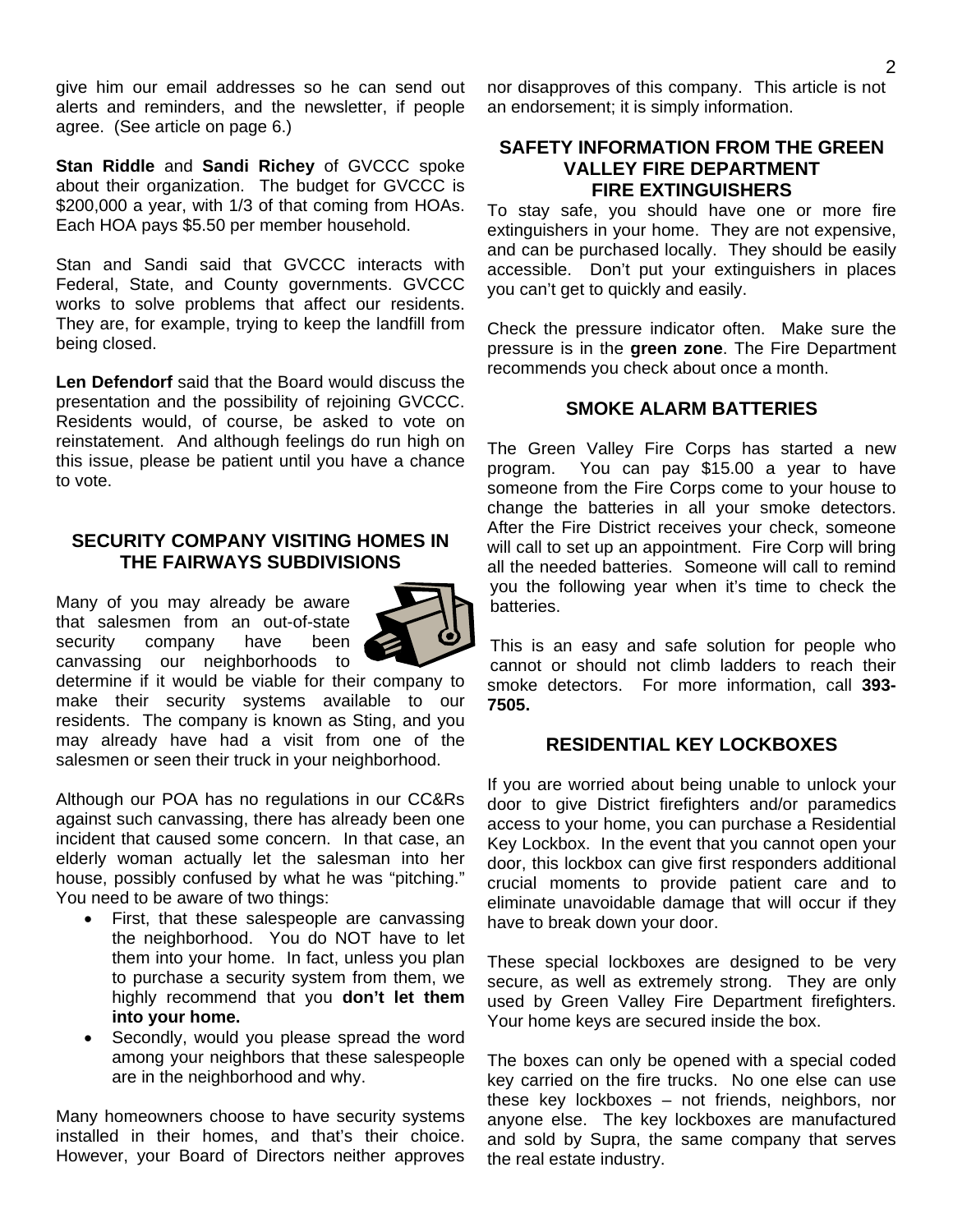Your lock box information is kept in the Fire Department's dispatch center computers. They alert responding crews that you have a lock box. A red sticker is also attached to your front door area to show firefighters that the key lockbox is present.

Call the Fire Prevention Office at **625-9400** for information regarding the key lockboxes. You will need to fill out a form or have someone help you fill out the form. That form, along with a check, is sent to the manufacturing company to order the box. When the box arrives, you can call Prevention for installation assistance.

### **NEIGHBORHOOD WATCH SIGNS**

Want to volunteer a little time in your Fairways neighborhood? You don't have to serve on the Board in order to help. We currently have access to some new Neighborhood Watch signs. You may have seen the old ones on some of our streets. The newer version has "Call 9-1-1" written on it. These signs help deter crime, because criminals don't like neighborhoods where neighbors are more vigilant.

We can have these signs posted on the streets that enter the Fairways Subdivisions. But first, we need volunteers to agree to be Block Captains. The job is really quite simple.

- Maintain an up-to-date list of the homeowners and tenants on your block.
- Be available to receive phone calls from the sheriff's office or SAV for any emergencies or unusual events in your area. For example, if there is a gas leak in your area, you might receive a call alerting you to this dangerous situation, and you could then phone the homeowners and tenants on your street to let them know, too.

As Block Captain, you may want to enlist a few other homeowners on your street to help you keep that updated list.

Once a year, you might want to organize a gettogether of homeowners and tenants on your block so they can meet each other. This is also a good time to invite an SAV team to speak about keeping safe in your home and neighborhood. Some Block Captains organize potluck suppers for their block parties, making these meetings fun as well as educational.

The GVFPOA Board is looking for volunteer Block Captains for all streets in the Fairways subdivisions, but especially for the following streets that lead into the subdivisions. If you live on one of these streets and you can volunteer a little bit of time as a Block Captain, please contact **Carol Kay** at **625-9014** to sign up or for more information.

- El Valle
- La Flecha
- Vista Verde
- Los Arcos
- La Soledad (Note: La Soledad is fortunate to have an outstanding Block Captain already – **Bobbi Stauffer**.)
- Las Hamacas
- Vista Del Rio
- La Huerta
- El Membrillo
- Los Mangos
- Abrego (part of which is being covered by volunteer **Patti Rivers**!)
- El Viento

#### **SCAM ALERTS! Water Heater Safety Scam!**



Recently, one of the FPOA homeowners received a postcard that was supposedly a water heater safety notice. The card reads: "Public records indicate your home

was built prior to 2008, and therefore your water heater may be due for its safety inspection and sediment flush."

It goes on to say that the owner is eligible for a \$50.00 rebate credit for this service.

**This is a scam. All** the Fairways homes were built before 2008, but over the years most of us have had our water heaters replaced. In fact, it is doubtful that the original water heaters exist anywhere in our subdivisions.

If you drain your water heater, you should begin doing so no later than six months to a year after you have it installed. **If you have never drained it, don't start now.** 

You don't need a plumber to do an inspection. You can do a visual inspection yourself. Know how old the water heater is, and look for possible problems such as rust or signs of leakage. You should know that the life expectancy of a water heater is 8 to 10 years, BUT sometimes water heaters expire after as little as 6 years. And many last up to 30 years.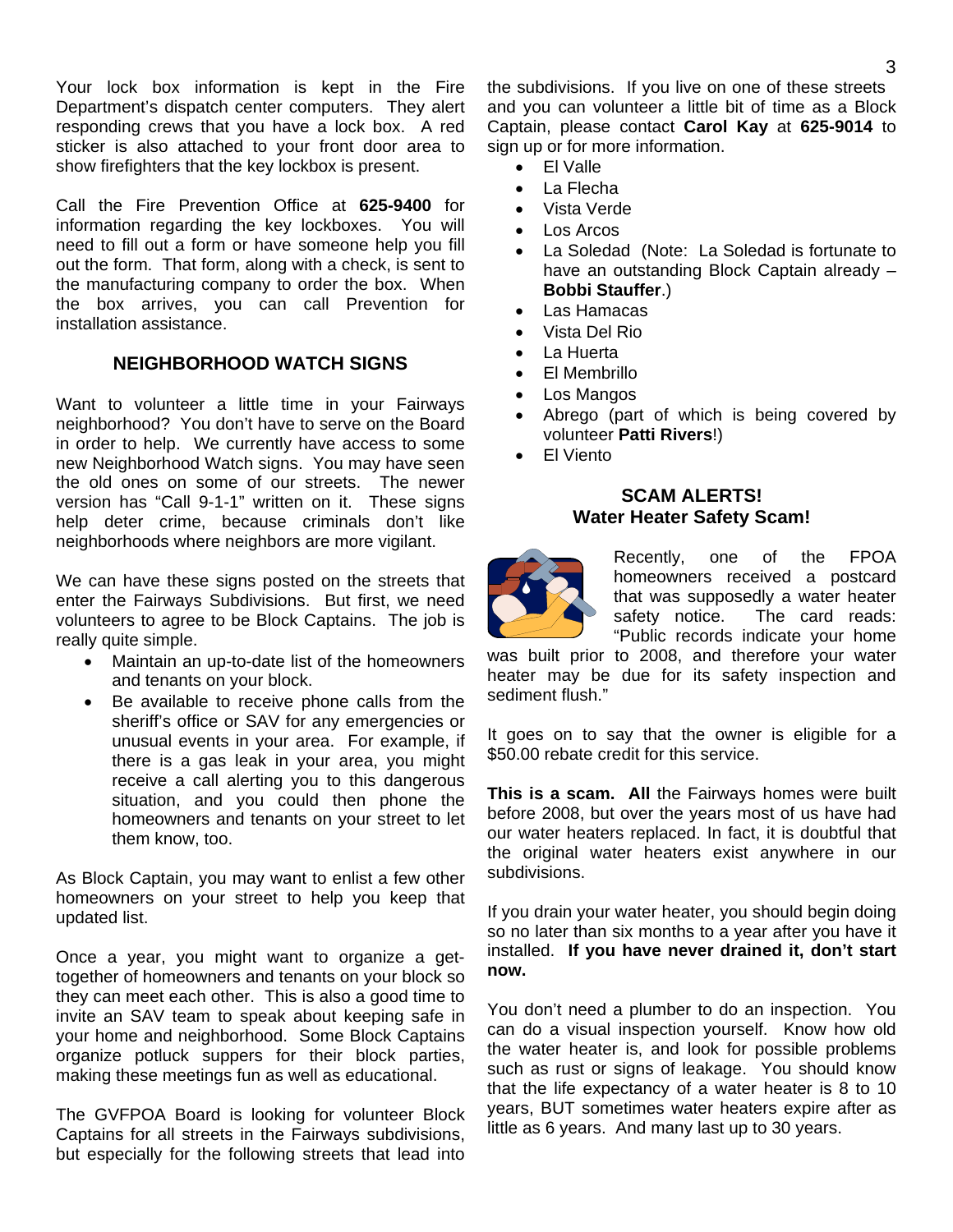If you have questions about your water heater, call a local plumbing company to speak to an expert. DON'T fall for this postcard scam.

### **Smoke Alarm Scam**

A homeowner recently called the Fire Department to say that someone claiming to be from the Fire Department had phoned her to schedule a smoke alarm inspection. The homeowner was inquiring if this was on the up-and-up.

The answer is a resounding **NO! The Fire Department does not come to your home to conduct inspections of your smoke alarms.** This is a scam to get you to let a stranger into your home. The motive? Probably robbery! Do not give anyone making such claims access to your home.

If you suspect a scam, please play it safe! Don't let strangers into your home unless you are absolutely certain they are who they claim to be. Do not fall for phone scams, mail scams, or any other kind of scam. And do let the sheriff's office know when someone tries to 'scam' you, so that a record can be maintained.

### **2010 CENSUS CAUTIONS FROM THE BETTER BUSINESS BUREAU**

The US Census Process is about to begin again. The Better Business Bureau (BBB) advises you to be cooperative, but also very careful not to become a victim of identity theft.

How can you tell the difference between a US Census worker and a con artist? If a US Census worker knocks on your door, he or she will have:

- $\checkmark$  A badge
- $\checkmark$  A handheld device
- $\checkmark$  A Census Bureau canvas bag
- $\checkmark$  A confidentiality notice

To stay safe, you should never:

- $\checkmark$  Invite anyone you don't know into your home.
- $\checkmark$  Give your Social Security number, credit card or banking information to ANYONE, even if they claim they need it for the US Census.

The ONLY information you need to give them is how many people live at your address. Census workers may contact you by telephone, mail, or in person at home. They will NOT contact you by Email! Beware of Email scams impersonating the Census. NEVER click on a link or open any attachments in an Email that are supposedly from the US Census Bureau.

### **A FRIENDLY REMINDER ABOUT TRASH**

Just a friendly reminder! Please don't put out trashcans and recycle receptacles any earlier than sundown the night before pickup! And please cover your trashcan or recycle bin so the trash doesn't blow all over the place, **including down the street into other people's yards!** Thank you!

### **HEY YOU POOPETRATORS!**

Now a not-so-friendly reminder! Some of you are still letting your pets poop in other people's yards and on their sidewalks and in the alleys **BUT YOU ARE NOT PICKING UP THE POOP**.



**People like you are rude and disgusting!** And the rest of us are getting angrier and angrier. Knock it off! Carry a plastic bag with you, AND USE IT! Pick up your pet's poop, take it home with you and dispose of it properly. And don't put it in a neighbor's Vietnam Vet donation bags like you did at my house. What does that say about YOUR patriotism!!!

As for the rest of us, we will be watching for you!!! If we catch you breaking the law (and we will!) well, it won't be pleasant! We WILL bring the force of the law against you!!! **AND KEEP YOUR PET ON A LEASH! That pet you love so much could get hit by a car. SHEESH, SOME PEOPLE ARE SO STUPID!** 

## **ADIEU! SAYONARA! ADIOS! FAREWELL!**

Soon our snowbird members will be leaving Green Valley. We wish you all a safe journey home and a wonderful summer. **And we'd like to add a friendly reminder to make arrangements to have your yards cared for while you are gone. The monsoons will be here in July bringing lots of lovely rain and weeds. So please be sure to make arrangements to control the weed growth in your yard. Thank you!** 

# **PATRIOT(IC) ACT**

We've heard from a Vietnam Vet who says, and rightly so, that many of us are not properly displaying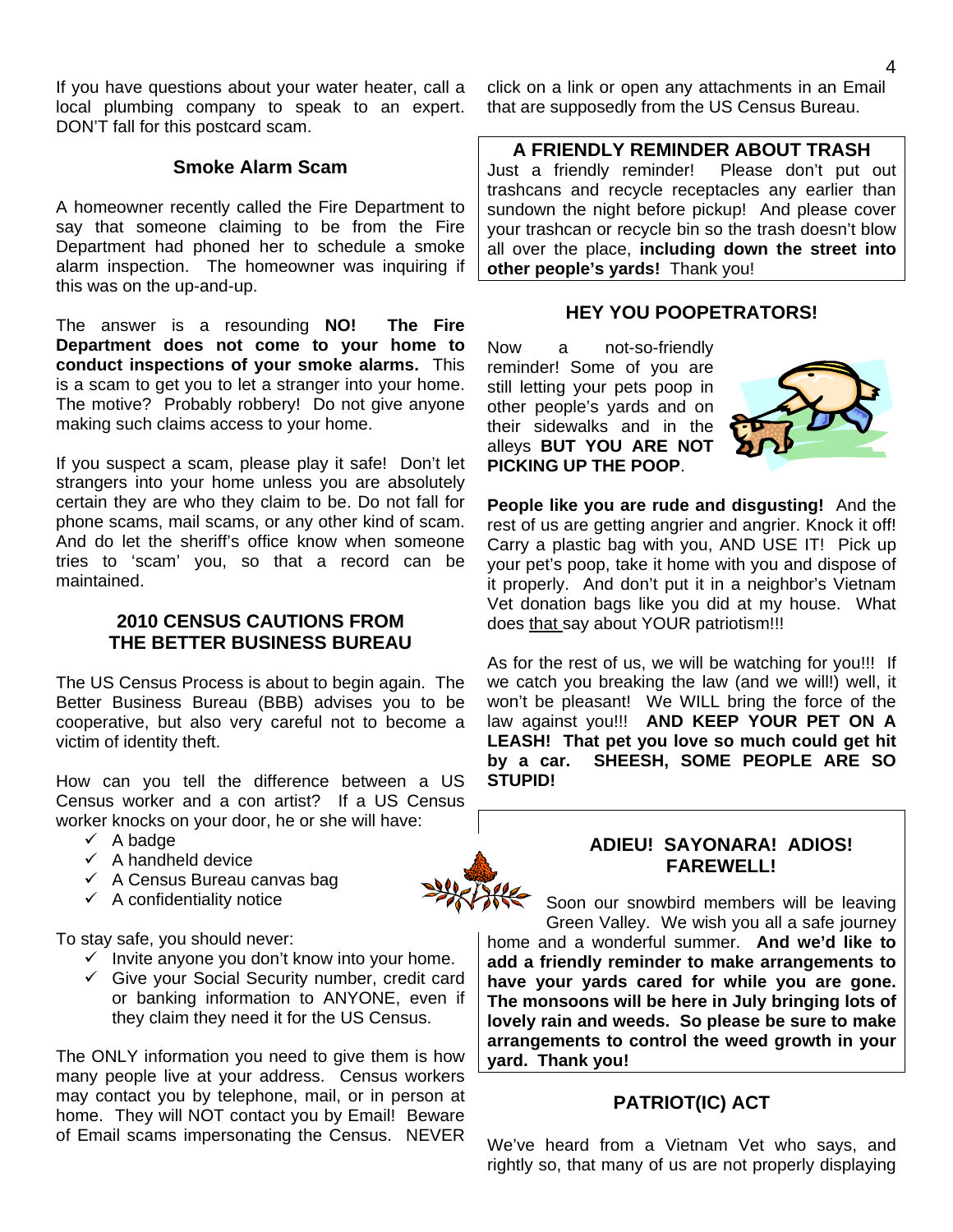the American Flag. Here is the official wording on how to properly display the American Flag: *It is the universal custom to display the flag only from sunrise to sunset on buildings and on stationary flagstaffs in* 



*the open. However, when a patriotic effect is desired, the flag may be* 

*displayed twenty-four hours a day if properly illuminated during the hours of darkness.* 

Please show the proper respect for our flag when you allow it to be displayed during the hours of darkness. Thank you.

## **STATEMENTS OF COMPLIANCE**

All homeowners in the FPOA subdivisions need to sign a Statement of Compliance, which basically says you are old enough to live here, among other things.

Our attorney has informed us that if you are a new homeowner and/or you don't remember ever filling one out, you should do so! You can download the form from our Website (**gvfairways.com**) and print it out OR ask a friend to help you OR call one of the Board Members listed at the end of this newsletter.

If you have one on file with us, you don't need to fill out a new one. We know you aren't getting younger each year. Are you? If you are, please let me know at once. I want your secret!

### **WEBSITE GAINING POPULARITY**  By **Chuck Hill**

Business on the Green Valley Fairways Website (**gvfairways.com**) has built up over the past year of operation and we are now receiving close to 10 visits a day on the site. Use it for contact information for the board of directors, to print forms that you may need, to read the current and past newsletters, and to find information about the association.

In the past few months we have also posted alerts in which you may be interested such as meeting agendas, potential scams in the neighborhood, and requests for assistance for community projects. We also send these alerts to those for whom we have email addresses.

You are a user of email but we do not have your address?? We would love to have it. To get added to the association list, go to the home page and use the link to **webmaster@gvfairways.com**. Please provide your name(s), email address(es), and your Green Valley address, and you will be added.

Please also indicate if you would prefer to receive the newsletter only via email or if you would like to continue getting it in the mail.

### **BUS SERVICE IN GREEN VALLEY**



Last summer Sun Shuttle, a new neighborhood transit service, began

operating in Green Valley. Service is Mondays through Saturdays. Sun Shuttle's riders can also connect to Sun Tran services for travel in and around Tucson.

There are two circulator routes that have several stops within Green Valley including Walmart, the Green Valley Library, Green Valley Village, Casa de Esperanza, Canoa Ranch, the Safeway on Continental, and Torres Blancas Golf Course.

Deviated service is available for riders who meet ADA eligibility requirements and persons at least 65 years of age. Riders must schedule a ride at least 24 hours in advance.

For **eligibility requirements information**, **call 791- 5409.** 

For information on the **neighborhood circulator service**, go to **suntran.com** or **call 792-9222.**

### **CC&RS – IS THERE ANY PROGRESS?**

In December 2009 we mailed out ballots asking members to vote to amend the CC&R that referred to future Amendments of the CC&Rs. The ballot issue passed and this amended CC&R has been duly recorded with Pima County. This was a legal maneuver, which was approved by our attorney.

Recently we discovered that several amendments we all voted on in 2004 were never officially recorded with Pima County. Those of us who have been going by the 2004 Green book CC&Rs are using partially incorrect information. That, too, will be corrected.

What we plan to pass on to you is an easy-to-read and easy-to-understand set of CC&Rs with vague words changed to concise language. In other words, user-friendly CC&Rs.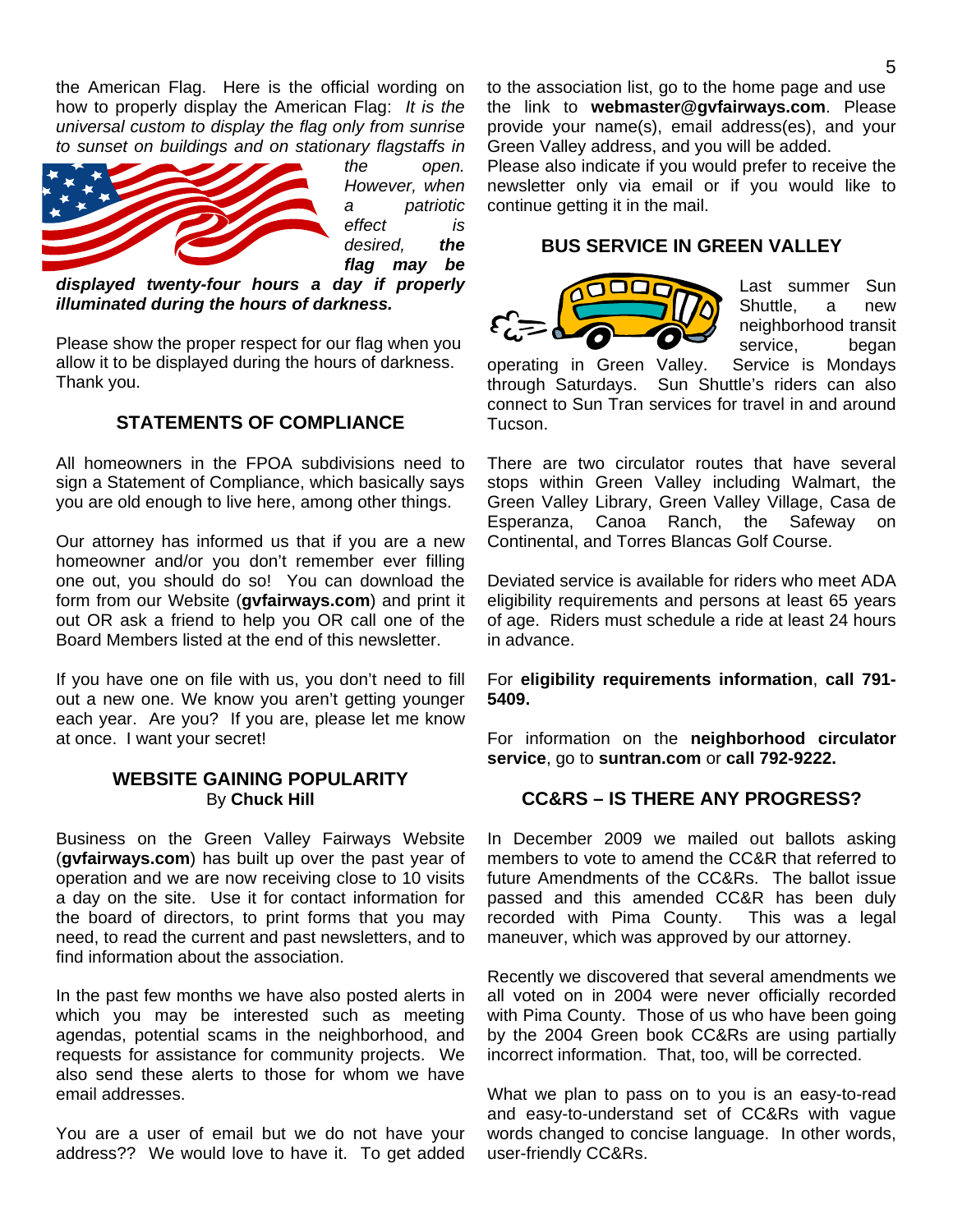Toward that end:

- $\checkmark$  We have removed everything that no longer applies, such as the CC&R regarding communal areas.
- $\checkmark$  We are specifying any CC&Rs that are ruled by Federal or State Law or County Ordinances.
- $\checkmark$  We are grouping CC&Rs that belong together. This makes more sense when people are trying to look up information.
- $\checkmark$  We are rewriting the CC&Rs without using legal jargon and long run-on sentences.

The Board of Directors is planning to go through these current revisions, a few at each meeting. This process will probably take a few months. Then we have to turn our revisions over to our attorney who claims they must be in legal jargon in order to stand up in a court of law. But what we plan to give to you to vote on is not only the legal jargon but also the user-friendly revision.

Your votes do count! Once you, the members, have voted on the amendments, they can be recorded with Pima Country. At that time we plan to have copies printed to give out to our members. We are hoping to find people in each neighborhood who will pass them out, to save us huge postal costs.

# **HELP US BY GIVING US A CORRECT FORWARDING ADDRESS**

Sadly, some of you never received ballots we sent out in December because they were returned to us by the post office. The forwarding address we had on file was incorrect. PLEASE be sure to give **Joyce Mohr** a correct forwarding address. Without it, you don't get important information and we waste a lot of money on postage.

### **NEW COLUMN TO HELP US FIND HELP!**  by **Jan Lorimer, Editor**

Are you looking for someone who can do some painting for you? Need a handyman you can trust? Hoping to find someone to clean your house? Need other types of services from people who are reliable?

Once again we are starting a column that will share that type of information. REMEMBER, WE DO NOT ENDORSE THESE PEOPLE OR THEIR BUSINESSES. WE NEITHER SANCTION THEM NOR DO WE DISAPPROVE OF THEM. We are simply providing the names and phone number of business people who have been recommended to us.

If you have had a great experience with a local businessperson and you want to share that information with us, you can email me at **janlor6897590@yahoo.com** or call me at 399-2563. Now, here are a few recommendations:

**Dave Thompson (House Painter):** 225-9074

**Cory Bradbury (Handyman of Green Valley):** 471- 6425

# **DUES REMINDER**

Dues Statements go out in March. Annual dues for our homeowners' association are \$30.00 per home. Payment is due by April 30.

If you don't pay your dues, you will receive a second statement in May to remind you. Added on to your \$30.00 will be a \$5.00 late fee.

Failure to pay your dues means you won't get to vote in any of our elections.

We will continue to send out a dues statement each year thereafter, showing all the money you owe PLUS more late fees. Ultimately we will turn these delinquent accounts over to our attorney who will then proceed to take legal action.

So please! Pay your dues. Everyone else has to and 90% of our homeowners do pay their dues. And thank you to all of you who handle this in a mature, responsible, and timely manner.

# **PIMA COUNTY SAFE LINK**

SAV wants us to know about the Pima Country Safe Link. It's a way to notify Green Valley residents about alerts. You can sign up for immediate alerts (murder suspects, sex offenders, photo radar, bank scams, etc.).

On the computer, type in **GVSAV.org** and click on **Pima County Safe Link**.

# **AND NOW, ANOTHER NEW SERVICE!**

Are you a businessperson living in the Green Valley Fairways? Want to advertise your business? Well, now you can. For **\$40.00 a year**, your business card will be printed in the two issues of the newsletter PLUS will be displayed at our Website (**gvfairways.com**).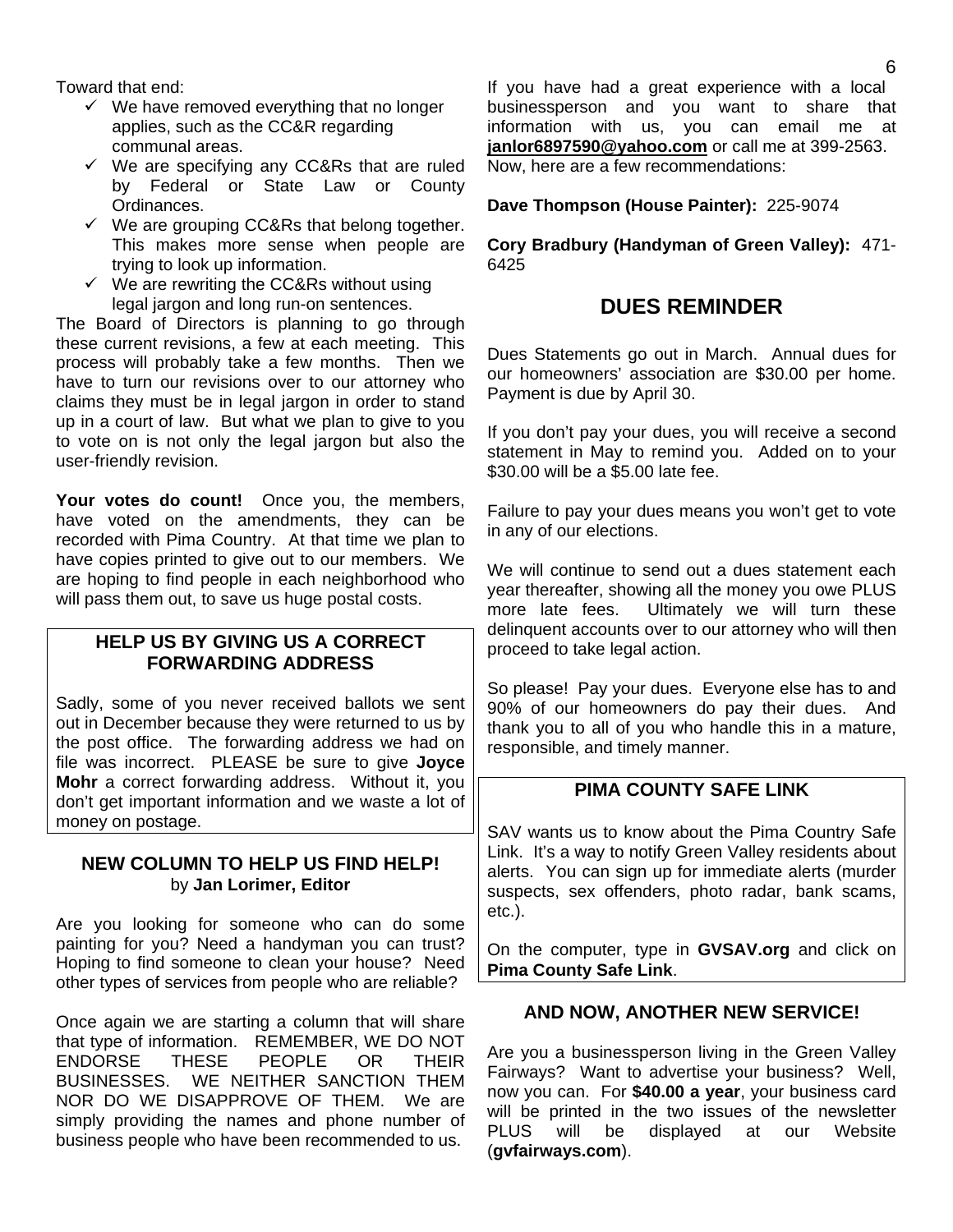In this issue we are spotlighting two local businesspeople: **Potteiger Heating & Air Conditioning Sales and Service** and **Sue Jones, Associate Broker with Century 21.** 

By the way, both **Ralph Potteiger** and **Sue Jones** own homes in the Green Valley Fairways AND both volunteer part of their time to serve on the Board.

To advertise in the newsletter, come to one of our Board meetings with check or cash and a copy of your business card. We'll get the card to Chuck Hill who will post it on the web and will also email an ecopy to your faithful editor.



### **SUE JONES' REPORT ON THE STATE OF FAIRWAYS REAL ESTATE**

Currently there are 24 homes ranging in price from \$108,200 up to \$233,000 on the market. The price of one house that sold and closed was \$72,000. I might add that this home was a short sale. There are 2 pending sales and we won't know what they sold for until they are closed.

(This information was pulled from the Green Valley/Sahuarita Association of Realtor's Multiple Listing Service.)



#### **FROM THE EDITOR'S DESK**

#### By **Janet Lorimer, Editor**

When I took over newsletter editing duties, I promised to make this as fun as possible to read. And I have tried to keep my promise, but in this issue I'm pretty ticked! And here's why:



There are 759 homes in the Green Valley Fairways subdivisions. But less than 50 people showed up for the annual meeting! Ah, c'mon!

We sent out 759 ballots asking owners to please vote to amend one of the CC&R amendments. We received back just 222 ballots. Further, less than half of you bothered to vote for the new Board members.

But when it comes to complaints, you are quick to yell at us. And snarl. And growl. And threaten to sue us. Or worse! Few of you compliment us or thank us or tell us you're grateful, although when you do WE are forever grateful.

Some of you don't care what time of day or night you call. What, you don't think we eat dinner? Watch TV? Sleep? We are volunteers; have you forgotten? We aren't getting paid to go to Board Meetings and wrestle with problems in the subdivisions. But we do devote time out of our busy days to try to make your subdivisions better.

A lot of you get your bill for the annual dues confused with statements you receive from GVR or other groups. So you call us and yell. Some of you don't bother to read what we send you. You miss meetings. So you call and yell. Some of you think we should run the Fairways YOUR way. And when we point out that there are other opinions, you call and yell!

In 2010, cut us some slack, please. We aren't bad guys. We really aren't. And if you don't like the job we're doing, PLEASE come to one of our meetings to help us figure out how to solve problems in the Fairways. PLEASE run for a seat on the Board next year and get involved.

Just remember that if we weren't doing this, the Fairways could look much worse.

Thanks!